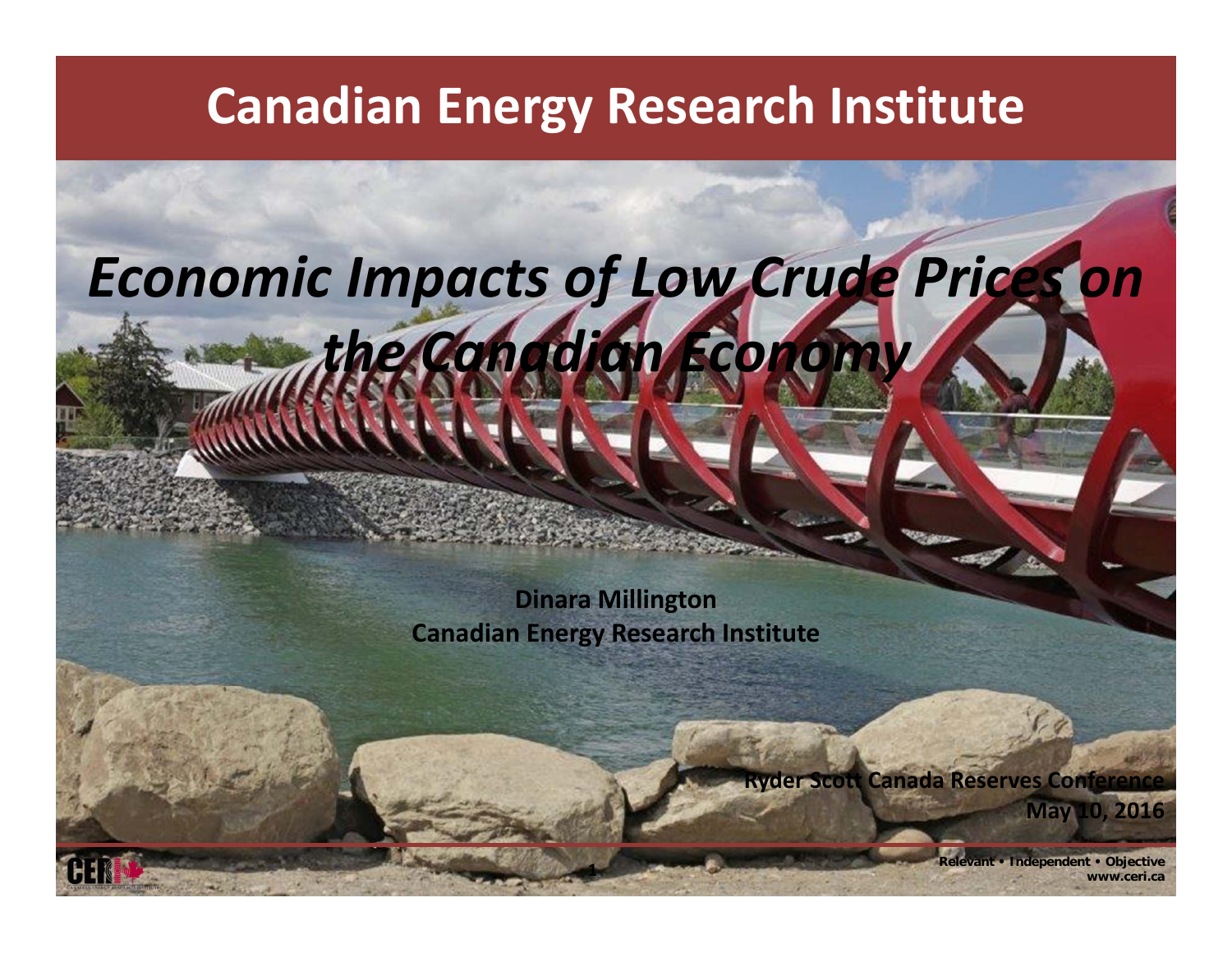### **Canadian Energy Research Institute**

Founded in 1975, the Canadian Energy Research Institute (CERI) is an independent, non‐ profit research institute specializing in the analysis of energy economics and related environmental policy issues in the energy production, transportation, and consumption sectors.

Our mission is to provide **relevant, independent, and objective economic research** of energy and environmental issues to benefit business, government, academia and the public.

Our core supporters include the Canadian Government (Natural Resources Canada), the Government of Alberta (Alberta Energy), and the Canadian Association of Petroleum Producers (CAPP), Chemistry Industry Association of Canada (CIAC), Alberta's Industrial Heartland Association (AIHA), and the University of Calgary. In‐kind support is also provided by the Alberta Energy Regulator (AER) and Petroleum Services Association of Canada (PSAC).

All of CERI's research is placed in the public domain and can be accessed via our website at www.ceri.ca .

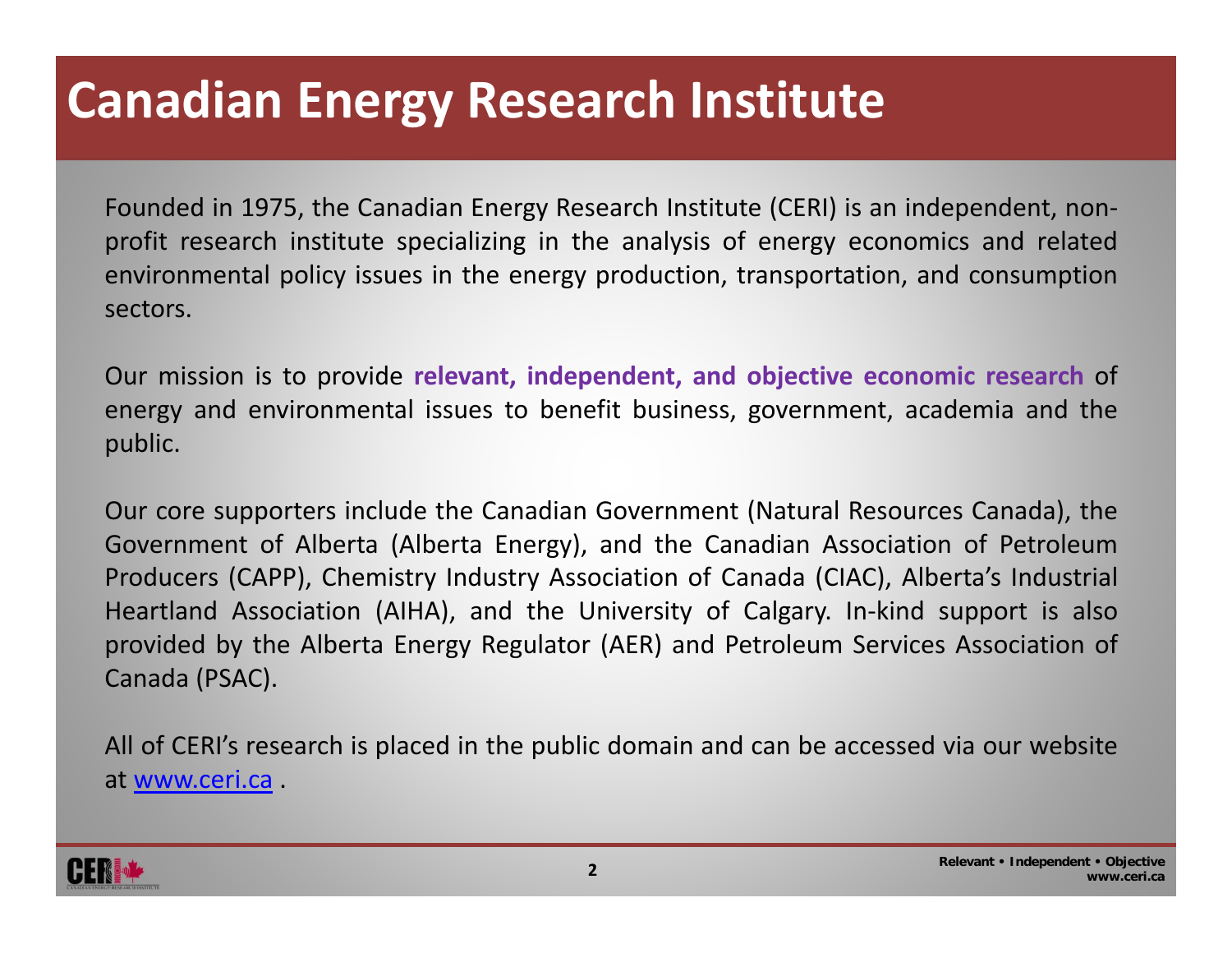#### **Agenda**

# **CERI's Study 156: "Low Crude Oil Prices and Their Impact on the Canadian Economy**":

- Background
- Modelling Methodology
- Assumptions
- Results on National Level
- Results for Selected Provinces
- Conclusions

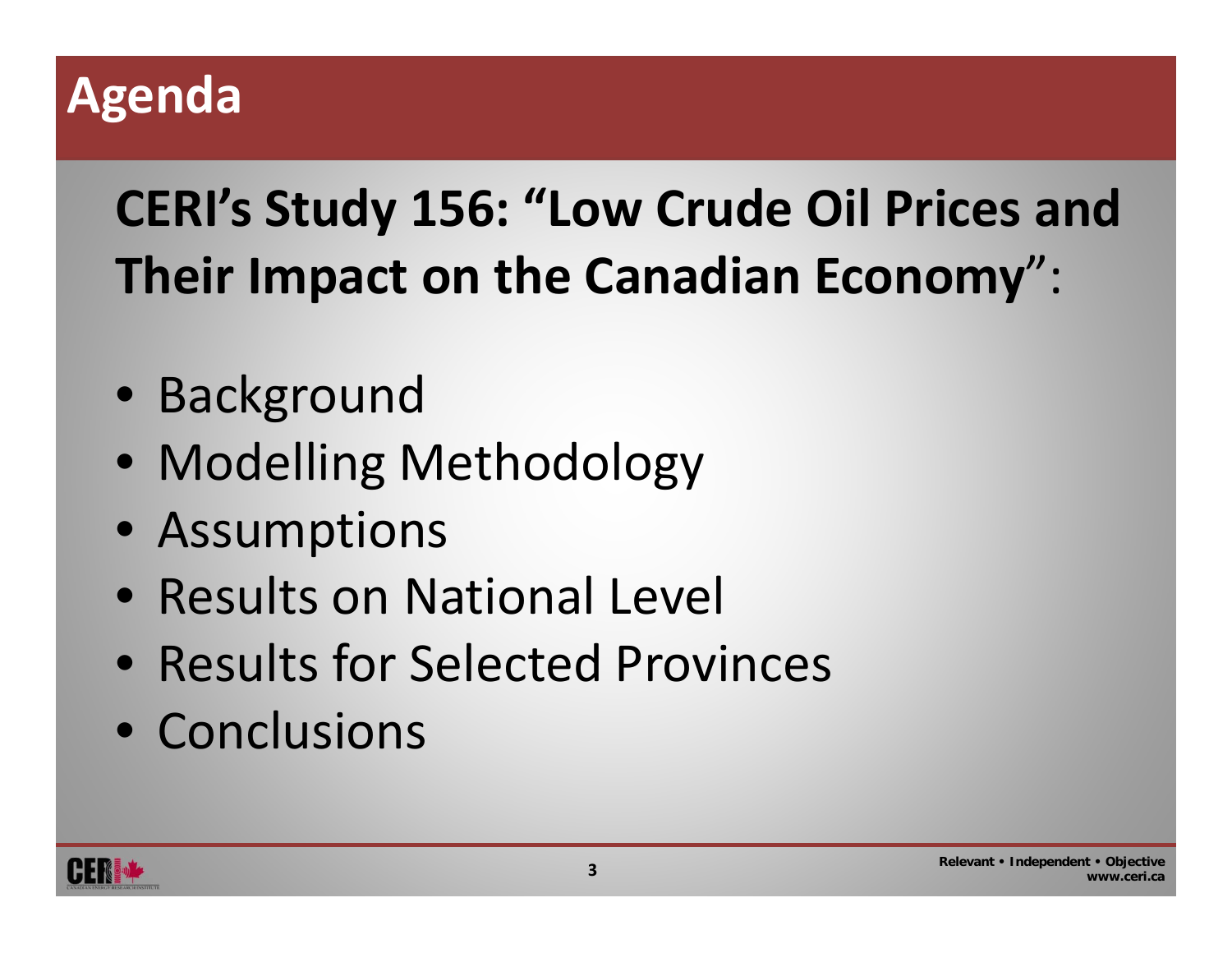## **Background: Crude Oil Prices (Jan'13 – Mar'16)**



**www.ceri.ca**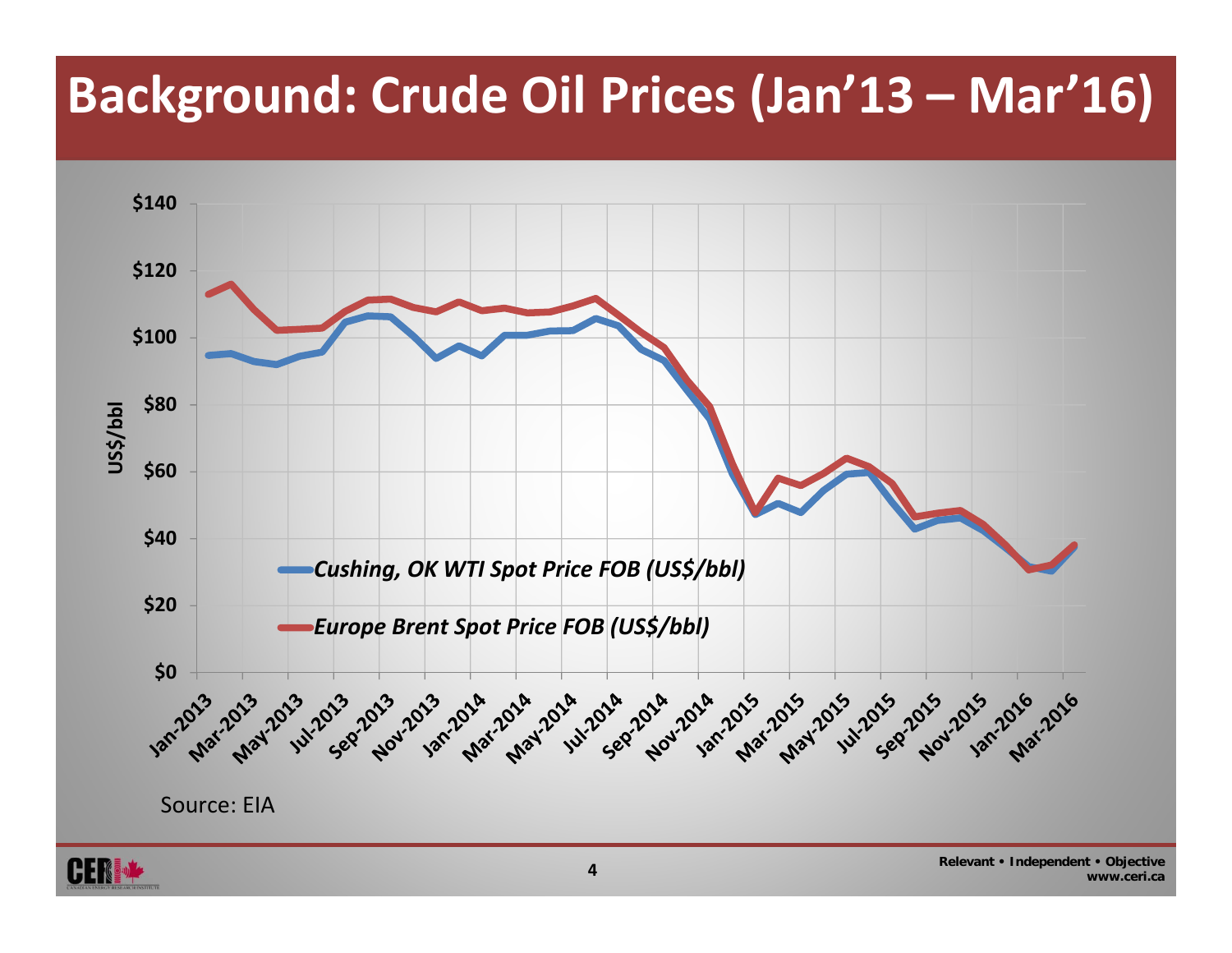### **Modelling Methodology: I/O Model**

#### **CERI's** *Canada Multi‐Regional Input/Output Model (UCMRIO 3.0):*

- • Addresses the way economic circumstances in one part of an economy can ripple through the rest of it;
- $\bullet$  Determines an approximate impact on various economic variables due to the introduction to the economy of <sup>a</sup> particular set of expenditures or 'shocks';
- $\bullet$  Models any activity that leads to increased production capacity in an economy:
	- $\triangleright$  the construction or development of the capacity, and
	- $\triangleright$  the operation of the capacity to generate outputs.

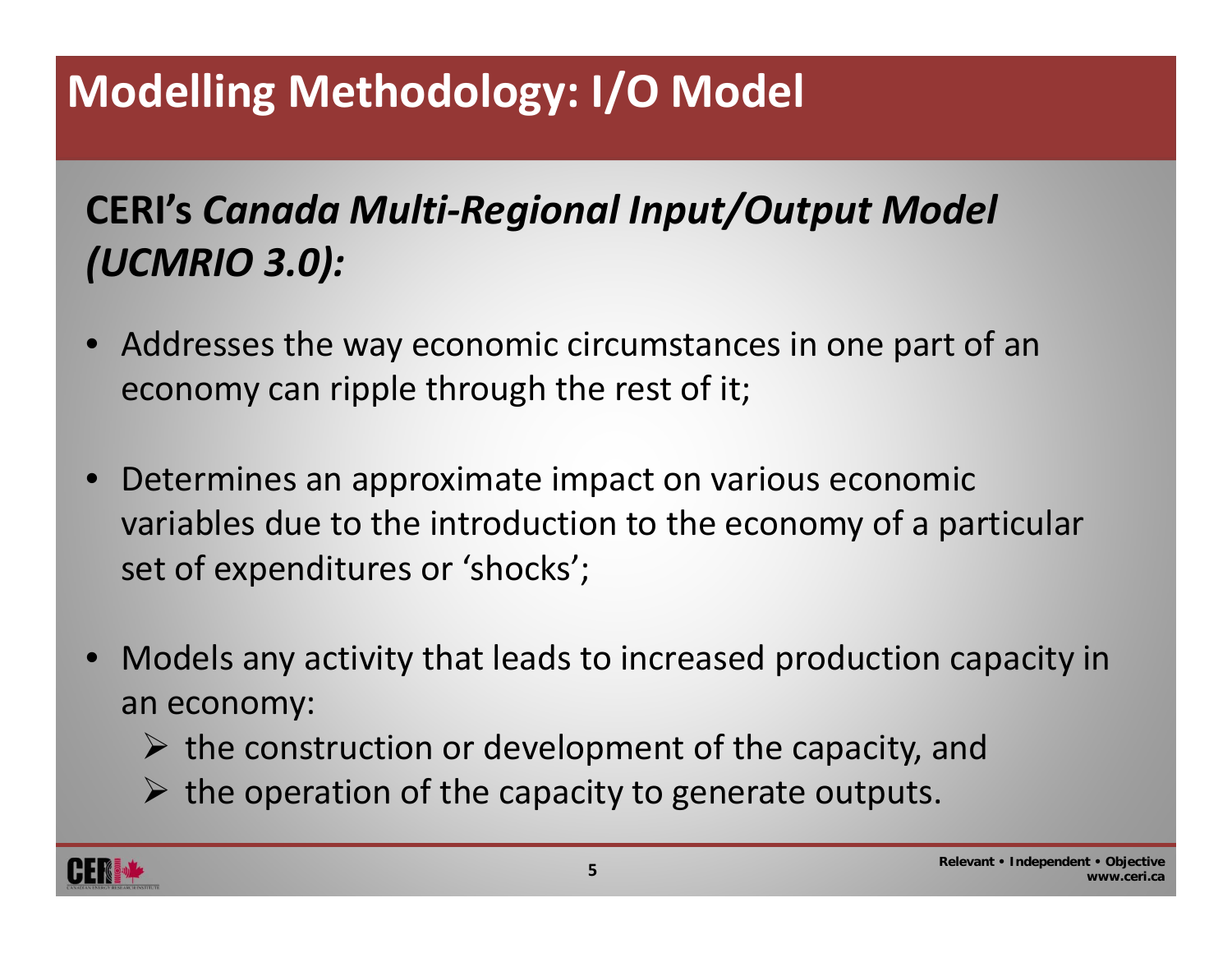#### **Modelling Methodology: Scenarios**

#### Reference Case

- *Investment:*
	- Reference Case Capital Investment in oil sands
- *Operations:*
	- Oil Sands Revenues (Reference Case price and production)

#### Low Case

- • *Investment:*
	- Low Case Capital Investment in oil sands
- *Operations:*
	- Oil Sands Revenues (Low Case price and production)
	- Change in non-energy exports\*

\*Incremental change in non‐energy exports as <sup>a</sup> result of <sup>a</sup> low exchange rate will only transpire on the operations side of the aforementioned economic sectors. In other words, no capital investment assumption is made to build production capacity in those five economic sectors in the 7‐year time period.

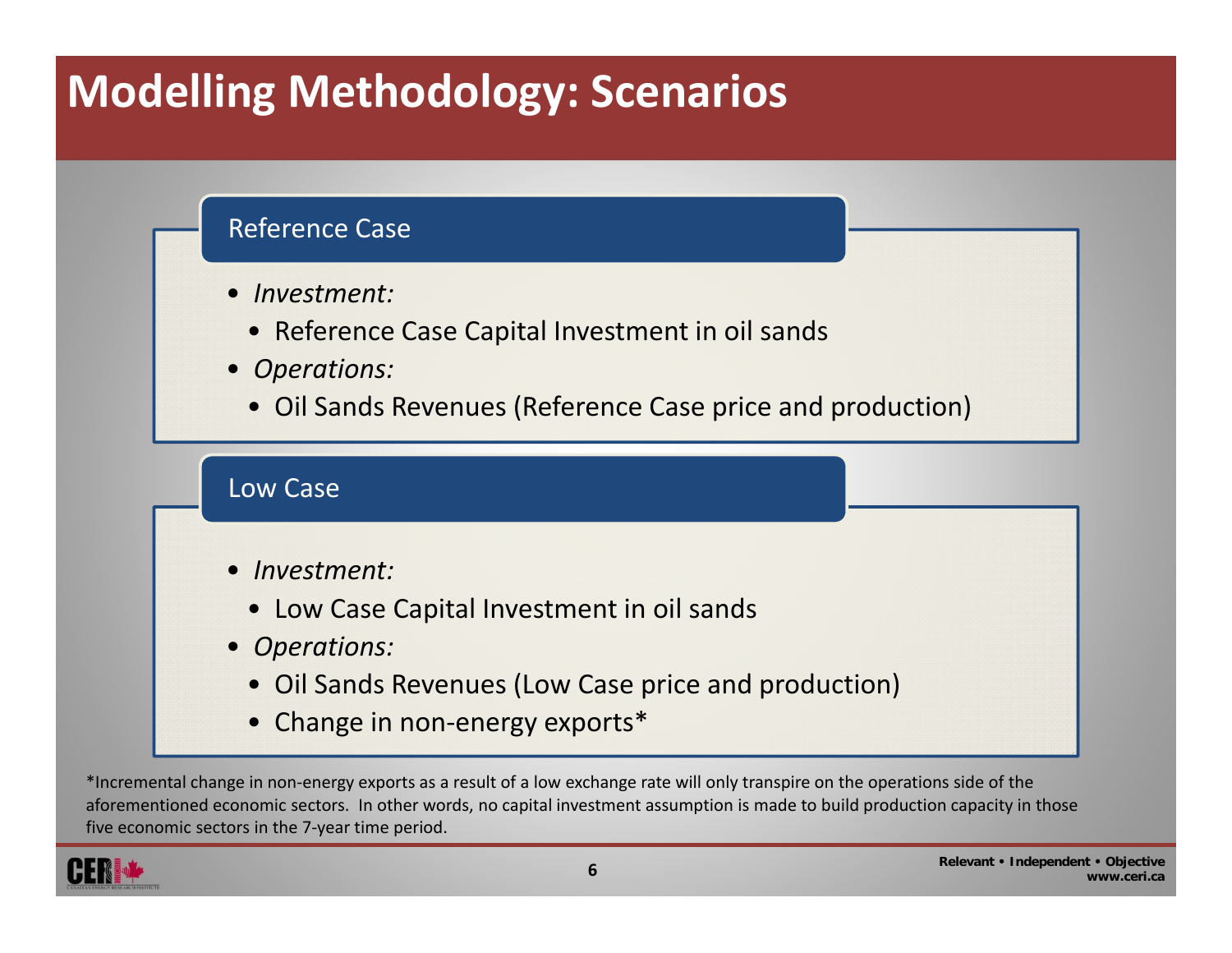#### **Assumptions for Two Scenarios**

| <b>Parameter</b>                       | <b>Unit of Measurement</b> | <b>Reference Case</b>             | <b>Low Case</b>                 |
|----------------------------------------|----------------------------|-----------------------------------|---------------------------------|
| <b>Time Frame</b>                      | Years                      | 7                                 | 7                               |
| <b>First Year of Forecast</b>          | Year                       | 2015                              | 2015                            |
| US/CDN exchange rate                   | US\$/CDN\$                 | 0.85                              | 0.75                            |
| <b>WTI</b> price                       | $2014$ \$/bbl              | $$53.25(2015)$ -<br>\$72.88(2021) | \$46.26(2015)-<br>\$51.52(2021) |
| <b>Oil Sands Production</b>            | <b>MMBPD</b>               | $2.1(2015)$ -<br>3.1(2021)        | $2.0(2015)$ -<br>2.9(2021)      |
| <b>Capital Investment</b>              | CDN Mln \$/year (avg)      | 19,575.64                         | 13,702.95                       |
| Change in Non-Energy<br><b>Exports</b> | CDN Mln \$(7-yr avg)       | No Change                         | 7,557.60                        |

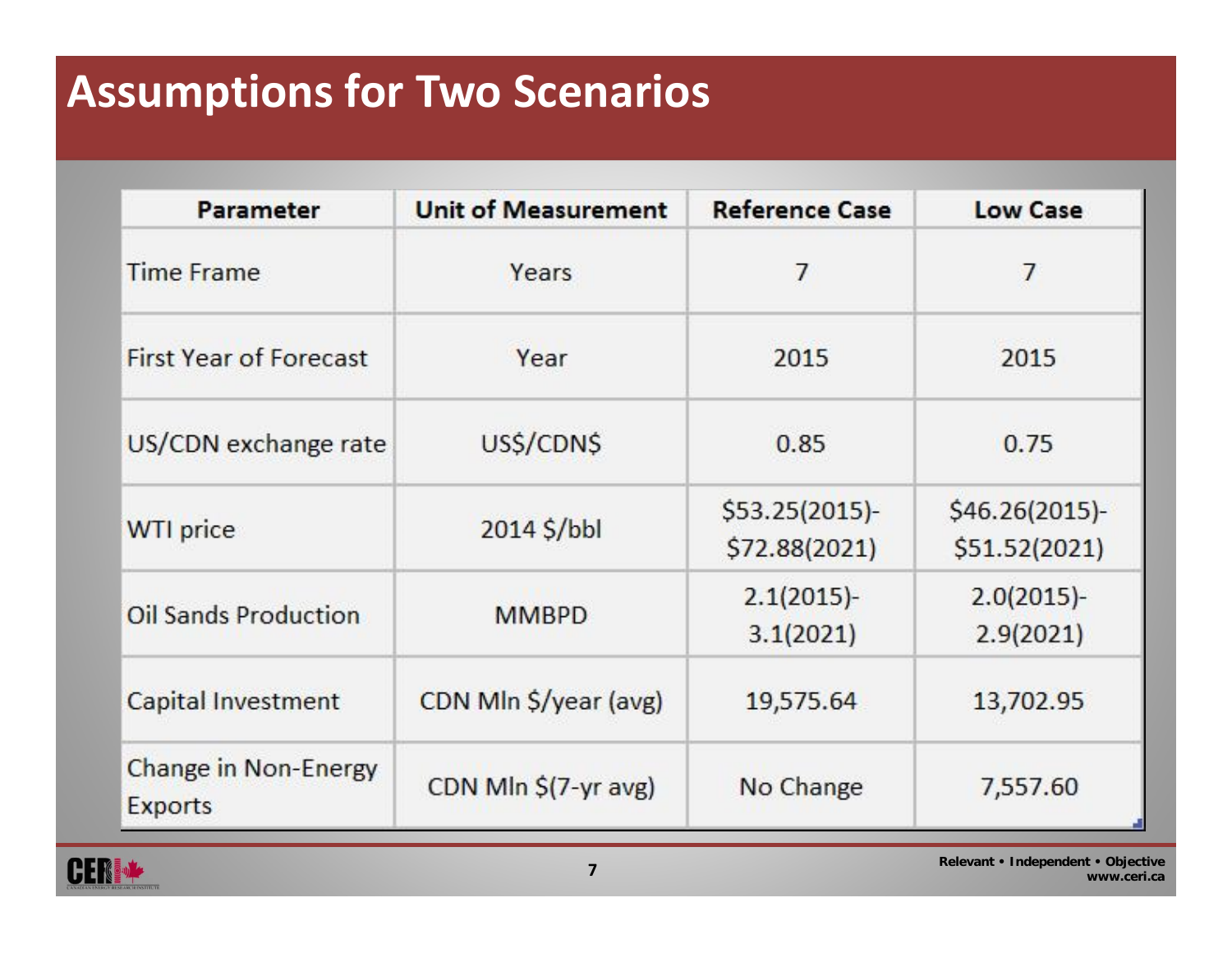#### **Assumptions for Two Scenarios: Oil Prices**



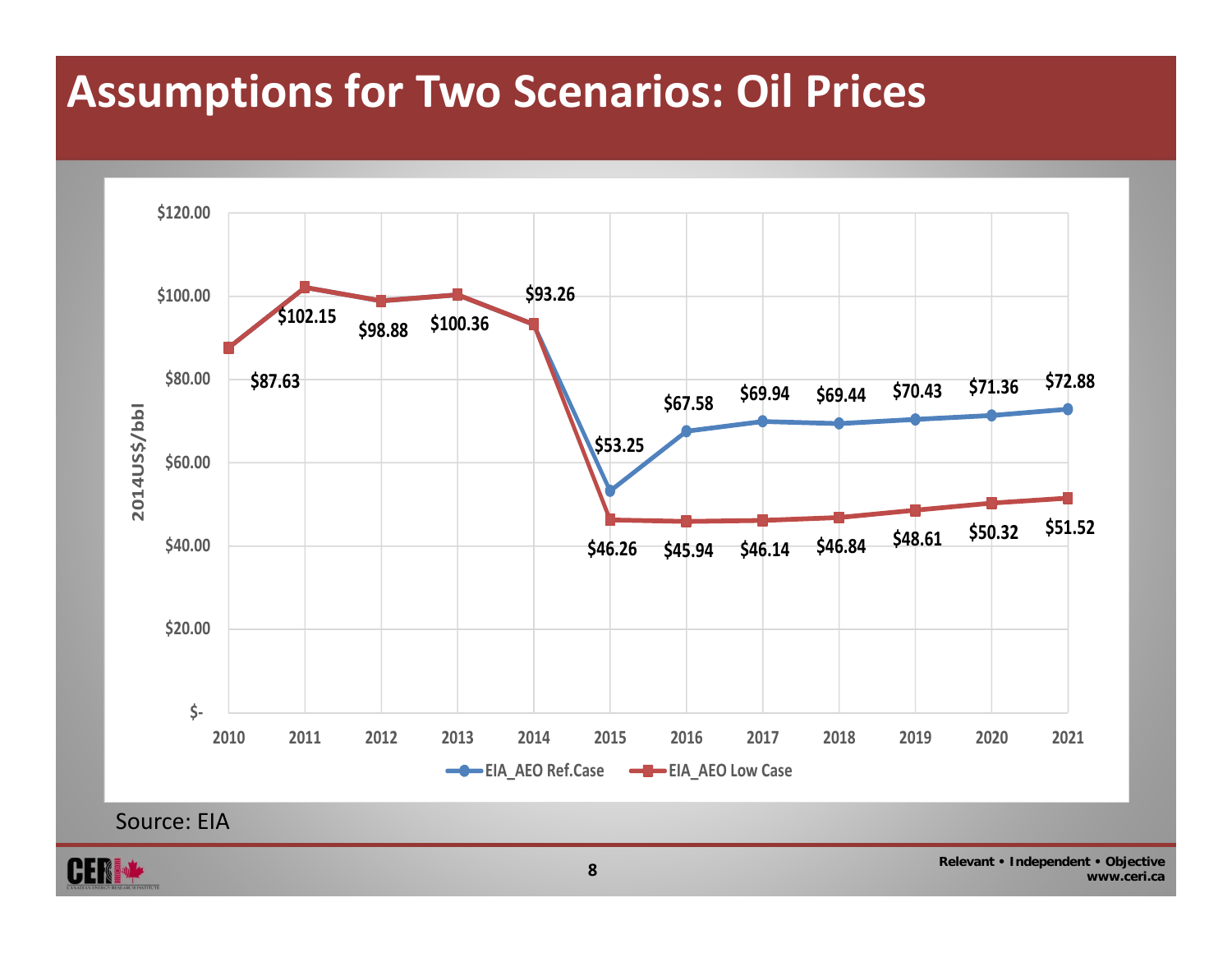#### **Assumptions for Two Scenarios: Oil Sands Production and Capital Investment**





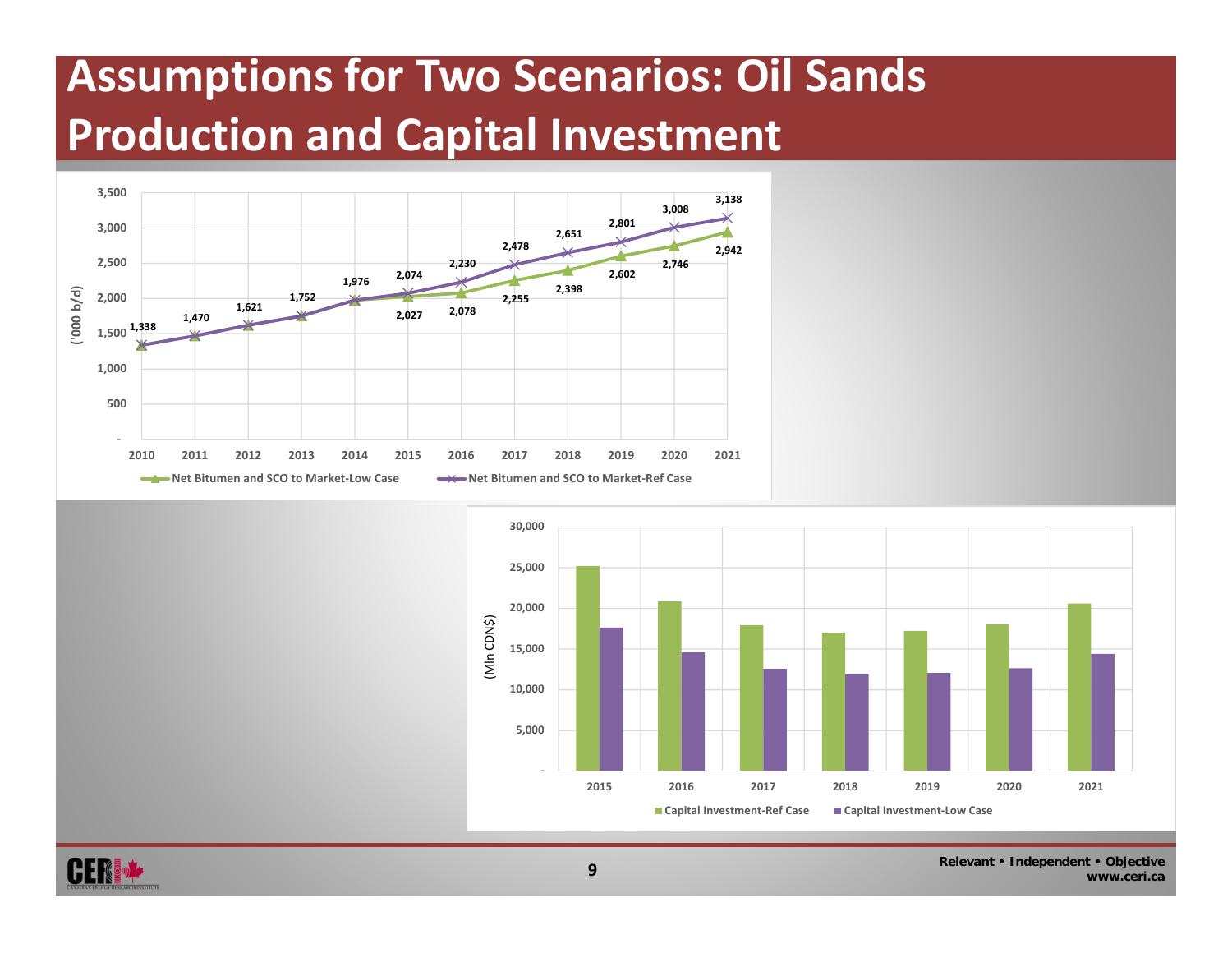#### **Assumptions for Two Scenarios: Non‐Energy Exports**



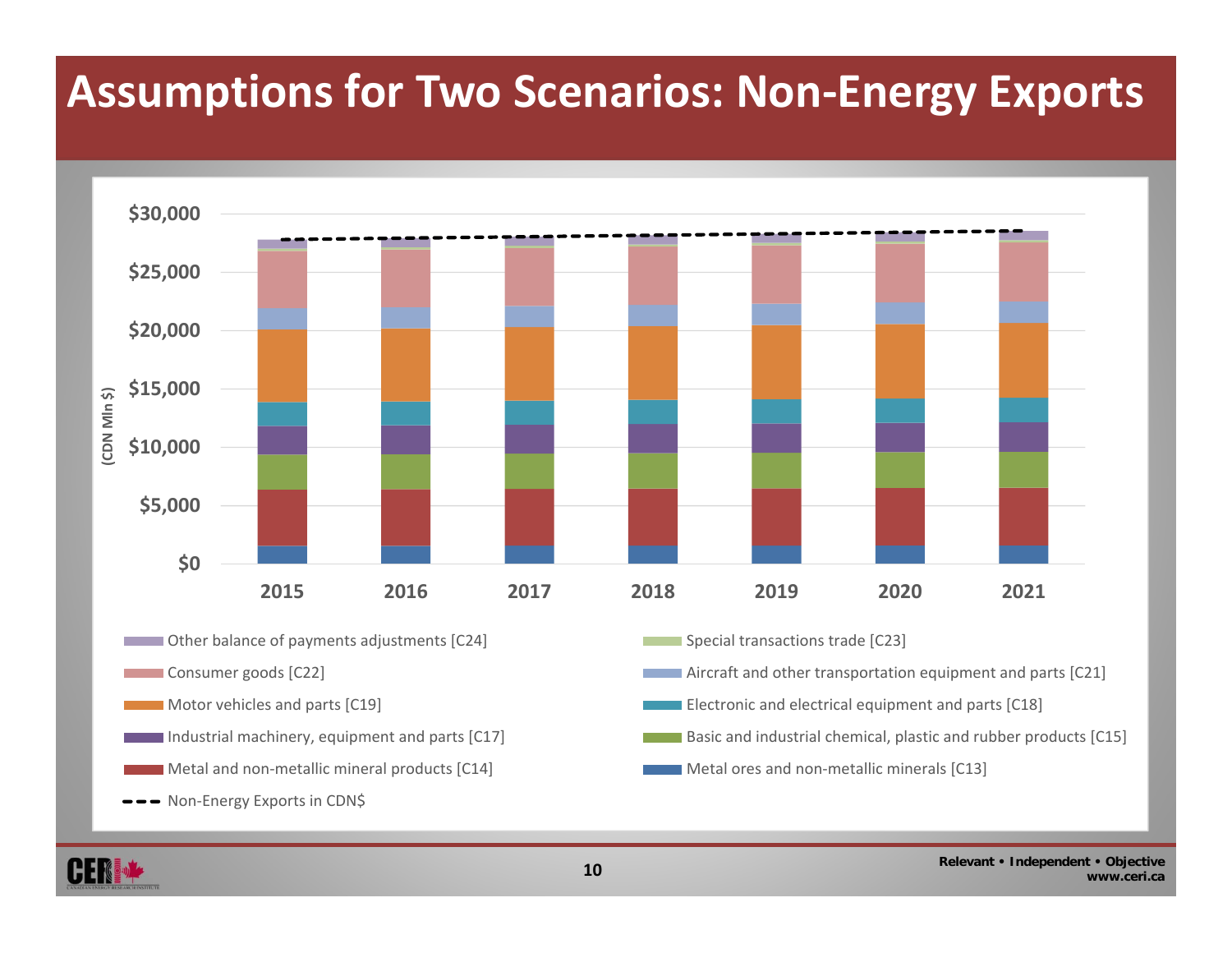#### **Summary of Results: Total Impacts on Canadian Economy (Cumulative 2015‐2021)**

| 2015-2021               | <b>Unit of</b><br><b>Measure</b> | <b>Ref.Case</b> | <b>Low Case</b> | Low vs. Ref.<br>Case | % Change |
|-------------------------|----------------------------------|-----------------|-----------------|----------------------|----------|
| <b>GDP Growth</b>       | MIn CDN\$                        | 830,336         | 626,887         | (5203, 449)          | $-24.5%$ |
| Compensation            | MIn CDN\$                        | 384,578         | 297,680         | ( \$86, 898)         | $-22.6%$ |
| Employment              | Thousand<br>person-years         | 4,109           | 3,298           | (811)                | $-19.7%$ |
| <b>Federal Taxes</b>    | MIn CDN\$                        | 95,063          | 71,307          | (523, 756)           | $-25.0%$ |
| <b>Provincial Taxes</b> | <b>MIn CDNS</b>                  | 58,543          | 45,457          | (513,087)            | $-22.4%$ |

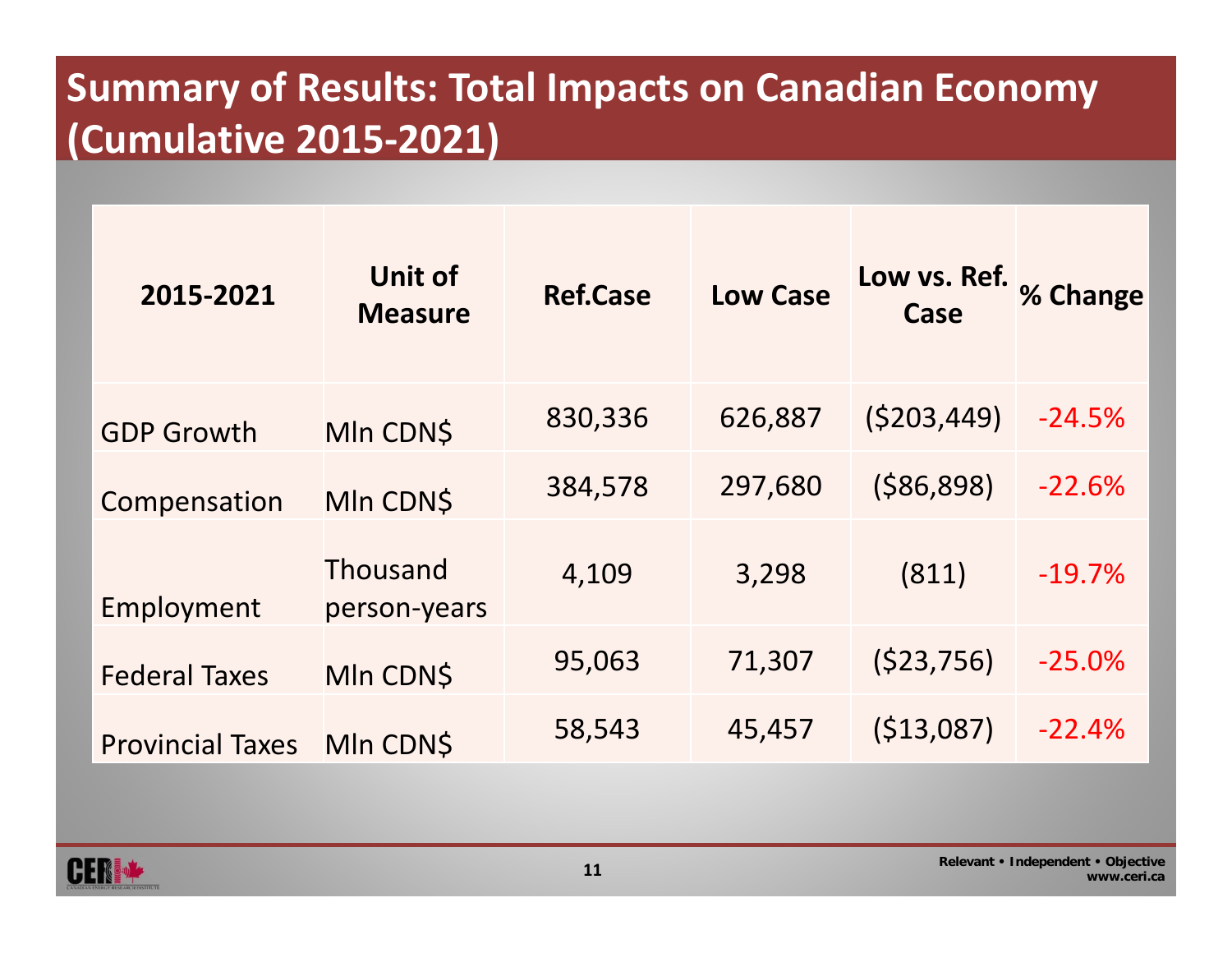#### **Total Annual Impacts: Canadian GDP**



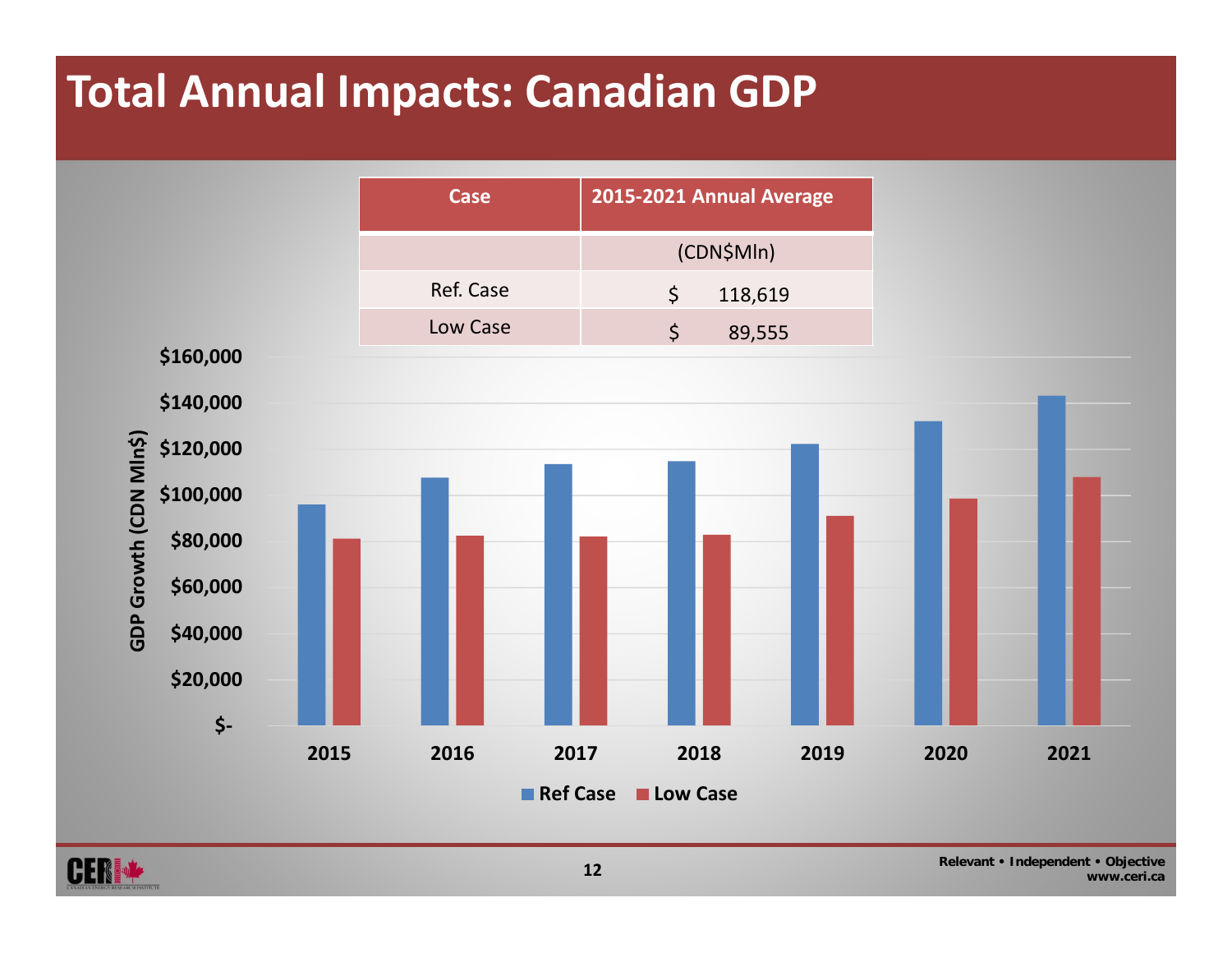#### **Total Annual Impacts: Employment**



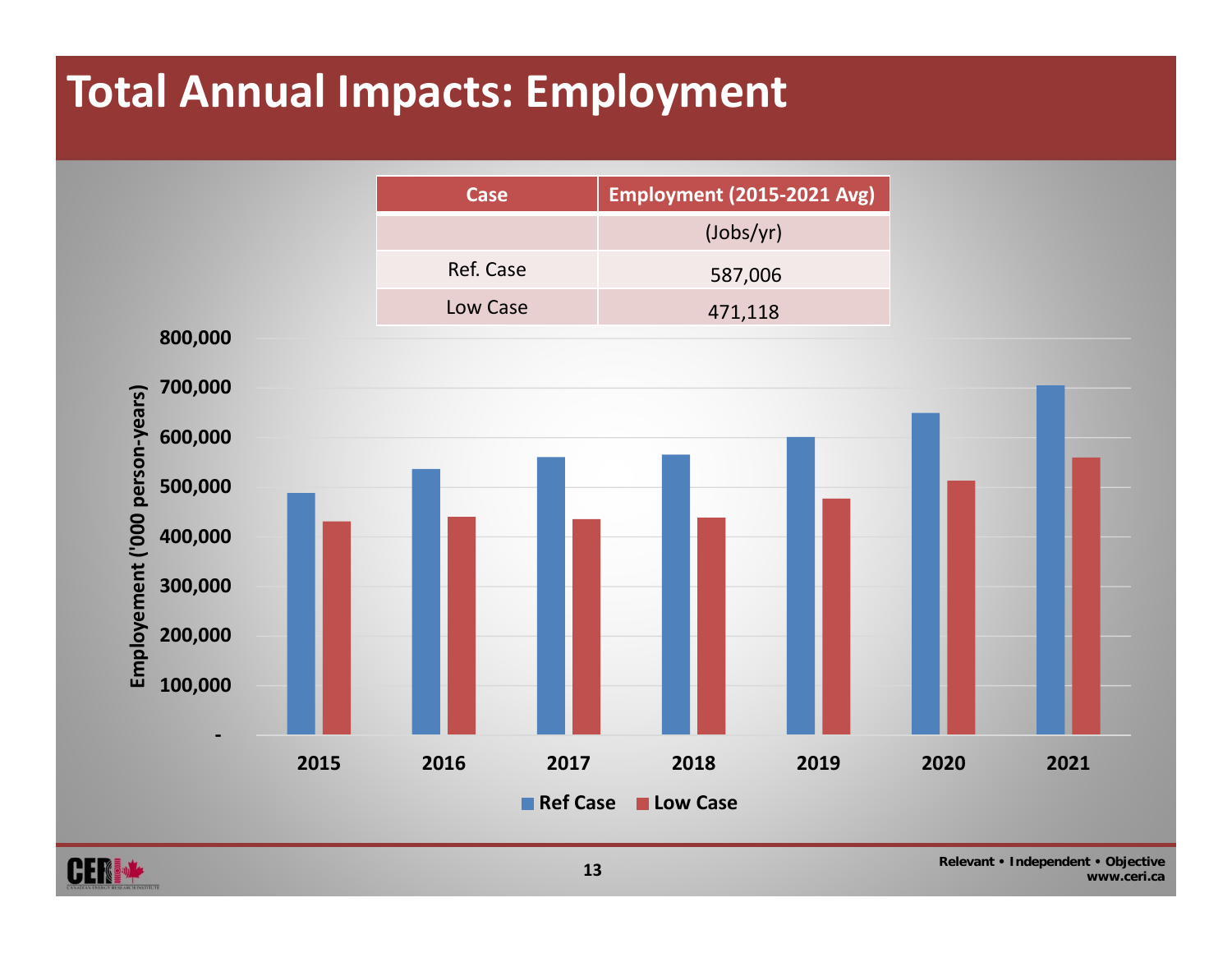#### **Total Annual Impacts: Compensation**





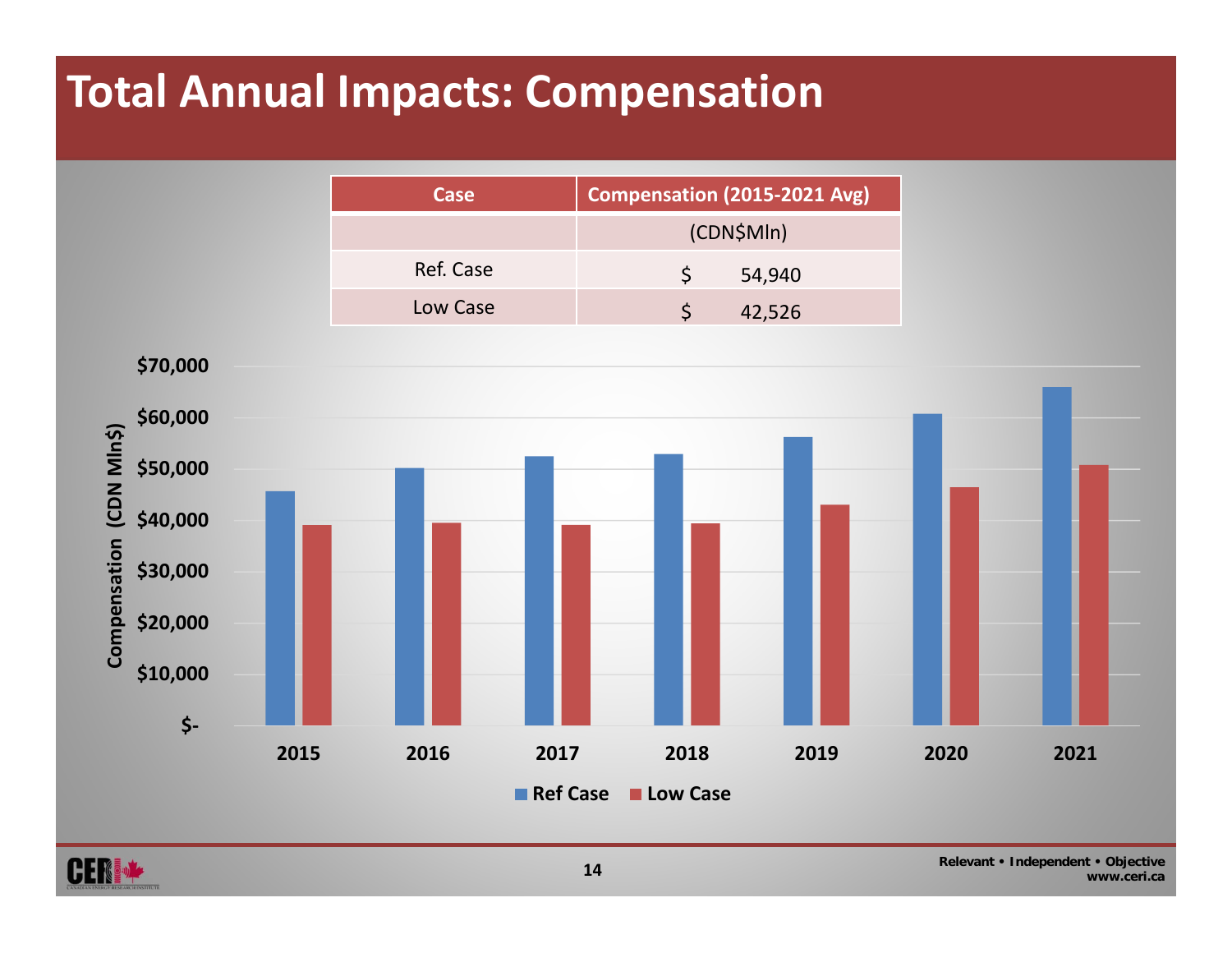#### **Total Annual Impacts: Federal and Provincial Taxes**



| Case      | 2015-2021 Avg<br>(CDN\$ Mln) |        |  |  |  |
|-----------|------------------------------|--------|--|--|--|
| Ref. Case |                              | 13,580 |  |  |  |
| Low Case  |                              | 10,187 |  |  |  |

**Ref Case Low Case**

| Case      | 2015-2021 Avg<br>(CDN\$ Mln) |       |  |  |  |  |
|-----------|------------------------------|-------|--|--|--|--|
| Ref. Case |                              | 8,363 |  |  |  |  |
| Low Case  |                              | 6,494 |  |  |  |  |



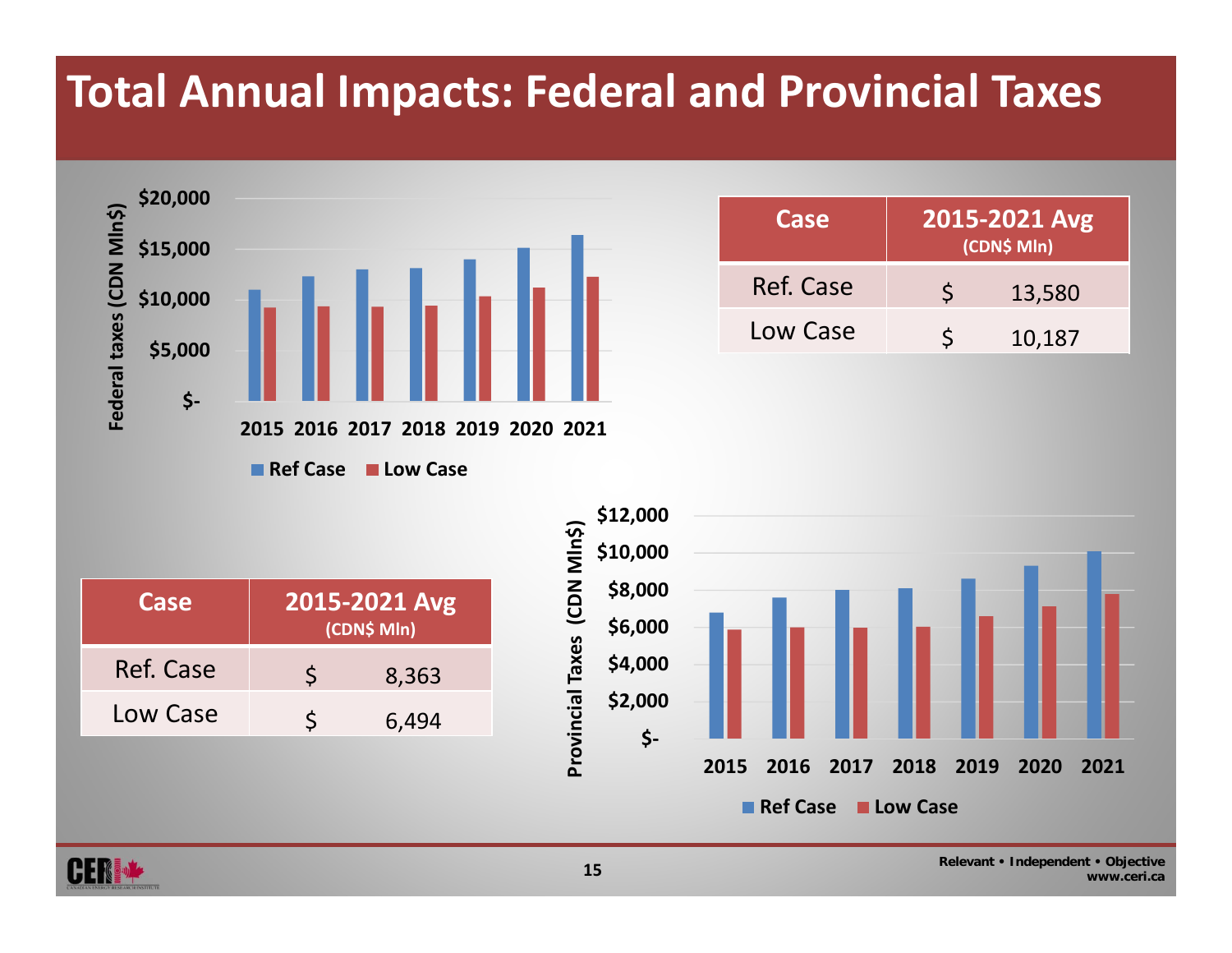#### **Provincial Impacts for AB and ON**

**CERS AND REAL** 

|                                                                  | <b>Rank</b>    | <b>Industry</b>                                                     | % Share of<br><b>GDP</b> | <b>Ref Case</b> |         | <b>Low Case</b> |         | % change |
|------------------------------------------------------------------|----------------|---------------------------------------------------------------------|--------------------------|-----------------|---------|-----------------|---------|----------|
| AB                                                               | $\mathbf{1}$   | Oil Sands                                                           | 39.72%                   | $\zeta$         | 331,018 | $\zeta$         | 227,898 | $-31.2%$ |
| AB                                                               | $\overline{2}$ | Household                                                           | 11.71%                   | $\zeta$         | 97,582  | \$              | 67,834  | $-30.5%$ |
| AB                                                               | $\overline{3}$ | Finance, Insurance, Real<br><b>Estate and Rental and</b><br>Leasing | 7.89%                    | \$              | 65,755  | $\varsigma$     | 46,115  | $-29.9%$ |
| AB                                                               | $\overline{4}$ | <b>Conventional Oil</b>                                             | 6.13%                    | $\zeta$         | 51,080  | $\zeta$         | 36,250  | $-29.0%$ |
| AB                                                               | 5 <sup>1</sup> | Owner occupied dwellings                                            | 5.12%                    | $\zeta$         | 42,675  | $\varsigma$     | 29,665  | $-30.5%$ |
|                                                                  |                |                                                                     |                          |                 |         |                 |         |          |
| ON                                                               | $\mathbf{1}$   | Finance, Insurance, Real<br><b>Estate and Rental and</b><br>Leasing | 23.22%                   | $\zeta$         | 13,491  | $\zeta$         | 16,083  | 19.2%    |
| ON                                                               | $\overline{2}$ | <b>Wholesale Trade</b>                                              | 11.08%                   | $\zeta$         | 3,310   | $\zeta$         | 7,678   | 132.0%   |
| ON                                                               | $\overline{3}$ | Household (Labour)                                                  | 10.79%                   | $\zeta$         | 5,407   | $\zeta$         | 7,476   | 38.3%    |
| ON                                                               | $\overline{4}$ | <b>Other Manufacturing</b>                                          | 10.16%                   | $\zeta$         | 5,460   | $\zeta$         | 7,037   | 28.9%    |
| ON                                                               | 5              | Transportation &<br>Warehousing                                     | 7.87%                    | $\zeta$         | 2,893   | $\zeta$         | 5,455   | 88.6%    |
| Relevant • Independent • Objective<br><b>P.F.R. Sont 4</b><br>16 |                |                                                                     |                          |                 |         |                 |         |          |

**www.ceri.ca**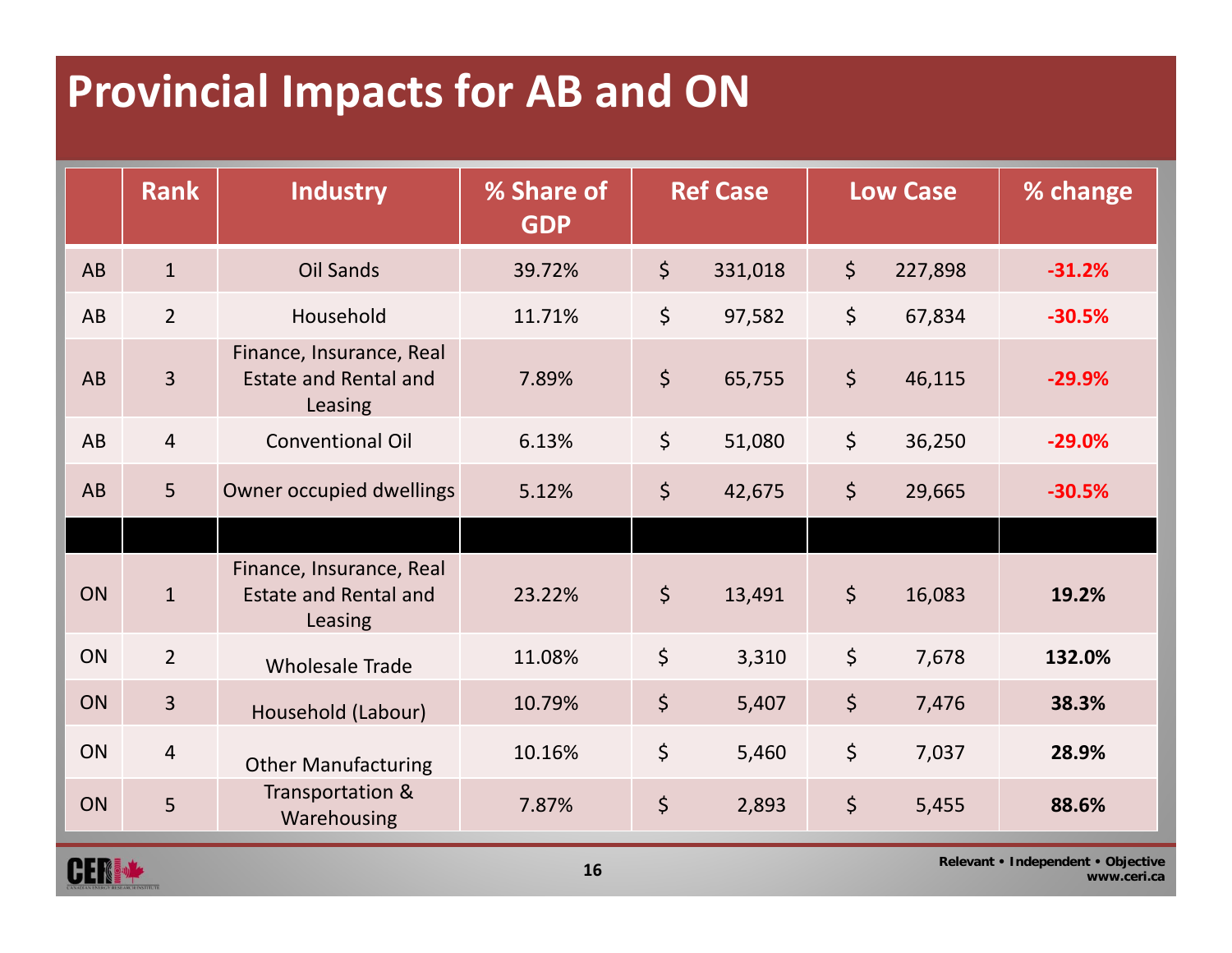#### **Provincial Impacts for BC and NFLD**

|                                          | <b>Rank</b>     | <b>Industry</b>                                                  | % Share of<br><b>GDP</b> |             | <b>Ref Case</b> |             | <b>Low Case</b><br>\$M\$ | % change |
|------------------------------------------|-----------------|------------------------------------------------------------------|--------------------------|-------------|-----------------|-------------|--------------------------|----------|
| <b>BC</b>                                | $\mathbf{1}$    | Finance, Insurance, Real<br><b>Estate and Rental and Leasing</b> | 16.05%                   | $\zeta$     | 3,232           | $\zeta$     | 3,173                    | $-1.8%$  |
| <b>BC</b>                                | $\overline{2}$  | Household (Labour)                                               | 12.58%                   | $\zeta$     | 2,727           | $\zeta$     | 2,486                    | $-8.8%$  |
| <b>BC</b>                                | $\overline{3}$  | <b>Other Manufacturing</b>                                       | 11.26%                   | $\zeta$     | 2,460           | $\zeta$     | 2,226                    | $-9.5%$  |
| <b>BC</b>                                | $\overline{4}$  | <b>Wholesale Trade</b>                                           | 9.24%                    | $\zeta$     | 1,370           | $\varsigma$ | 1,828                    | 33.4%    |
| <b>BC</b>                                | $5\overline{)}$ | Transportation and<br>Warehousing                                | 8.59%                    | $\zeta$     | 1,661           | $\zeta$     | 1,699                    | 2.3%     |
| <b>NFLD</b>                              | $\mathbf{1}$    | <b>Conventional Oil</b>                                          | 26.46%                   | $\zeta$     | 155             | $\zeta$     | 119                      | $-23.2%$ |
| <b>NFLD</b>                              | $\overline{2}$  | Finance, Insurance, Real<br>Estate and Rental and Leasing        | 8.30%                    | \$          | 45              | $\zeta$     | 37                       | $-18.0%$ |
| <b>NFLD</b>                              | $\overline{3}$  | Transportation and<br>Warehousing                                | 7.60%                    | \$          | 42              | $\zeta$     | 34                       | $-17.9%$ |
| <b>NFLD</b>                              | $\overline{4}$  | Household (Labour)                                               | 7.35%                    | $\varsigma$ | 41              | $\zeta$     | 33                       | $-19.2%$ |
| <b>NFLD</b>                              | 5               | <b>Other Mining</b>                                              | 7.16%                    | \$          | 31              | \$          | 32                       | 3.2%     |
| Relevant • Independent • Objective<br>17 |                 |                                                                  |                          |             | www.ceri.ca     |             |                          |          |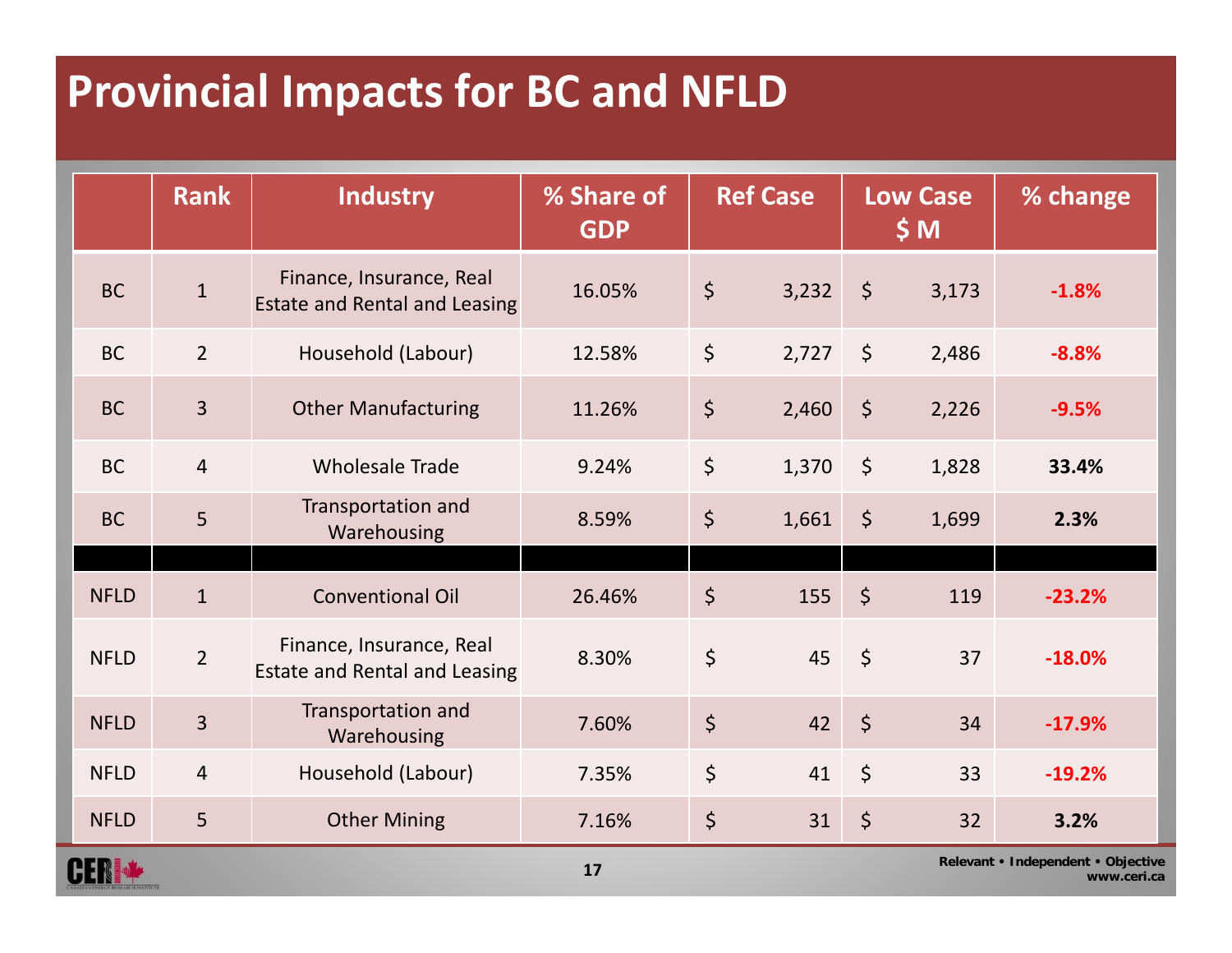#### **Conclusions**

- • **Low oil prices are influenced by low economic growth in Asia, Europe and North America. They are also influenced by increased oil production efficiency and high amounts of supply. The low oil price environment is expected to continue for several years.**
- • **As a net oil exporter, Canada is and will be affected by the lower prices, operating through several channels.**
- • **Stronger US growth and <sup>a</sup> weaker Canadian dollar have boosted non‐energy exports. Investment spending and job creation have also begun to pick up in non‐ energy sectors, although significant slack remains in the labour market.**
- • **Overall, Canadian economic growth could contract by an** *average of 23 percent* **if low oil prices persist over the next seven years.**

**In summary, for the duration of the forecasted time horizon (2015‐2021), every dollar gain in the annualized price of WTI, would increase national Canadian GDP by \$1.7 billion on average.**